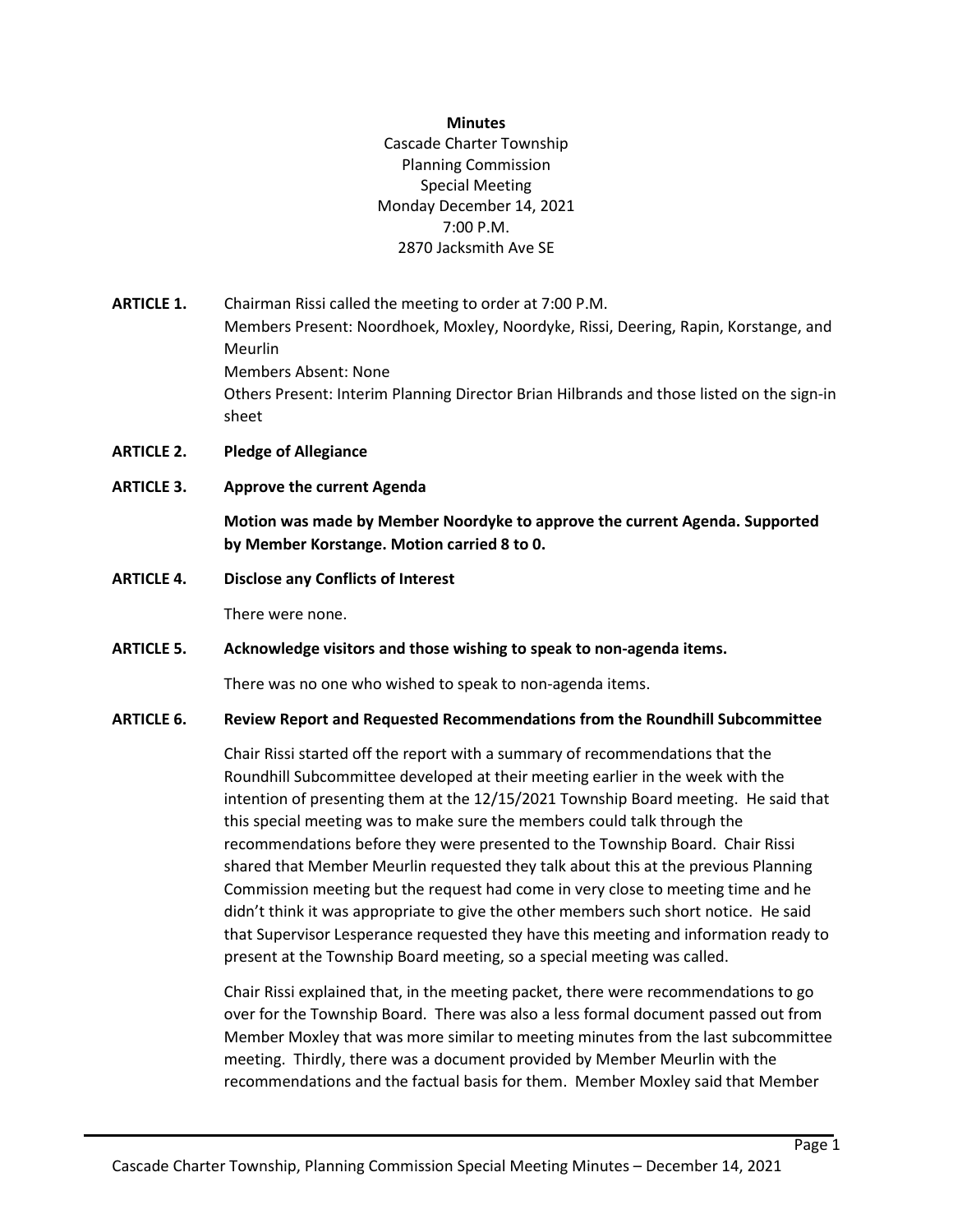Meurlin's document is very detailed and he wants to provide each Township Board member with a copy of it at the meeting. Member Moxley said he would then give an introduction and go over the recommendations and reasonings from his own notes. He believes that reading Member Meurlin's document to the committee may be more detailed than necessary but it would be beneficial for them to have that document as a reference. They decided to start by going through the document from Member Moxley titled "Cascade Charter Township Round Hill Study Sub-Committee Recommendations for the Planning Commission".

*Recommendation 1: Ordinances must be recorded. Problem: Master Deed was not recorded prior to Construction.* Member Meurlin suggested changing it to say that "Neither the Master Deed nor the ordinance were filed prior to construction." The final recommendation and problem are to read as follows:

*No. 1: PUD Ordinance and Master Deed must be recorded in accordance with current rules. The Problem: Neither the Master Deed nor the PUD Ordinance was recorded prior to construction.*

*Recommendation 2: Software needs to be acquired and used to record key documents. Problem: Clearly a check list was needed to make sure Master Deeds, Bonds, and other pre-construction items where complete prior to issuance of building permits.* Member Korstange asked Interim Planning Director Hilbrands if he knew of a software vendor that he would recommend for this purpose. Interim Planning Director Hilbrands responded that he knows that the Building Department uses BS&A but he would have to check with them to see if that system could also work for planning and zoning purposes. It was determined that the problem may not have been the lack of a check list or the necessity of computer software but rather the lack of cross-departmental communication, accountability, process tracking, and transparency. They believe that this needs to be a developed process and that computer software may be a solution that would make project tracking easier and information more publicly available. The final recommendation and problem are to read as follows:

*No. 2: A process needs to be defined and used to record key documents and milestones. The Problem: There was no organizational chart or checklist available to make sure Master Deeds, Bonds and other project documents, were recorded.*

*Recommendation 3: Selection and approval process for a new Township Planning Director. This is consistent with the wording in our draft bylaws.* Member Korstange floated the idea of an interview panel made up of Planning Commission and Township Board members when hiring a new Township Planning Director. Member Meurlin suggested that the hiring process for a new Township Planning Director was an entire other problem to tackle later. The final recommendation is to read as follows:

*No. 3: Establish a selection and approval process for a new Township Planning Director. This is consistent with the wording in our draft Bylaws.*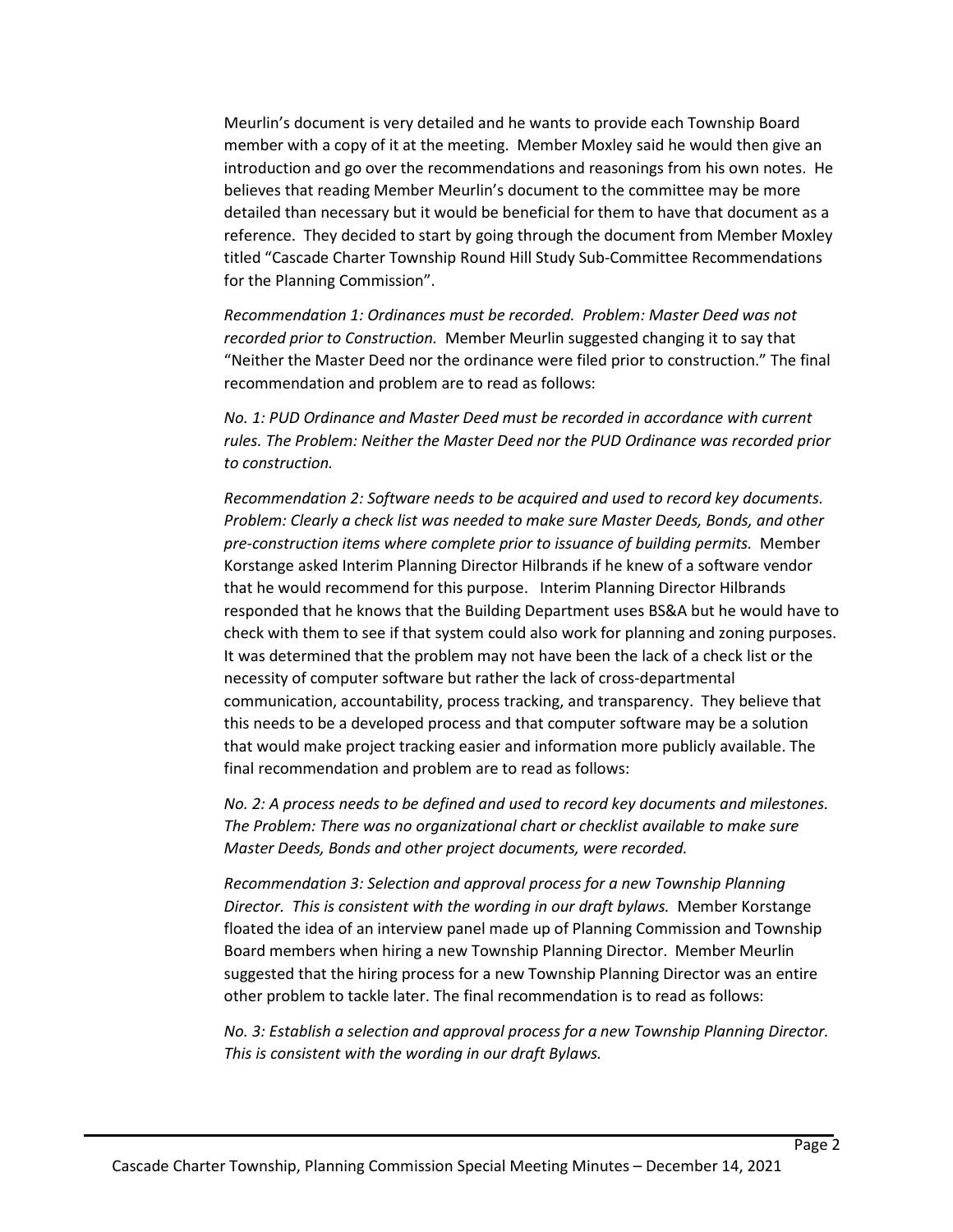*Recommendation 4: Any deviations from original PUD Ordinance need to be approved before changes are started. Problem: Former Planning Director made minor changes as allowed in the ordinance. The subcommittee feels many of these changes were not minor. With no written records of said changes found, and without the board or planning commission ever receiving notice of changes it makes it more difficult for CCT to follow the PUD accurately.* Member Korstange asked Interim Planning Director Hilbrands if there was a definition of 'minor change' within the township ordinance. He replied that there are examples in chapter 16 but not a specific definition. He also added that they should specify if they are talking about changes to the site plan or PUD Ordinance. They came to the decision that the Planning Director should notify the Planning Commission of minor changes they made, including ones that they did not need permission for, and these changes were to be recorded in a way that they could easily be tied back to the original decision and the public could see them. The final recommendation and problem are to read as follows:

*No. 4: Any deviations from the original PUD Ordinance need to be approved before changes are started. The Problem: The former Planning Director made minor changes as allowed in the ordinance. The subcommittee feels many of these changes were not minor. With no written records of the changes found, and without the Board or Planning Commission ever receiving notice of changes, this makes it more difficult for CCT to follow the PUD Ordinance accurately.*

*Recommendation 5: Who is responsible for enforcement of Zoning and Site Plans? Problem: The person responsible needs to be clearly identifiable by citizens and staff. This person needs to be willing to stop a project or part of a project. The person also needs to be very knowledgeable about process and ordinances. They also should report incidents regularly to the planning commission. This way if a request to modify the PUD or plans in question comes before the PC, they are more familiar with the history.*  Recommendations 11 and 12 turned out to be intertwined with this as well saying: "*Need for CCT to hire a qualified Project Manager to monitor PUD construction work. Problem: We don't have a knowledgeable person who can regularly check progress at projects."* and, "Where *should a Cascade resident go with a complaint?"* There was much discussion around who should be enforcing and checking for compliance and who is in charge of project management. There needs to be a member of staff to oversee and inspect site construction projects. Preferably, someone with years of job site experience and a civil engineering background. They also talked about the need for a compliance officer, which the township previously had but is not currently filled due to a resignation. They discussed the difference between a compliance officer and an ordinance enforcement officer and came to the conclusion that the ordinance enforcement officer is what they need. One problem is with township staff not knowing who is responsible for certain activities, causing them to get passed around to different staff without getting an answer. They believe that both staff and the public need to be clear on who is responsible for different township activities and concerns and the positions that handle these activities need to be filled. The final recommendation and problem are to read as follows: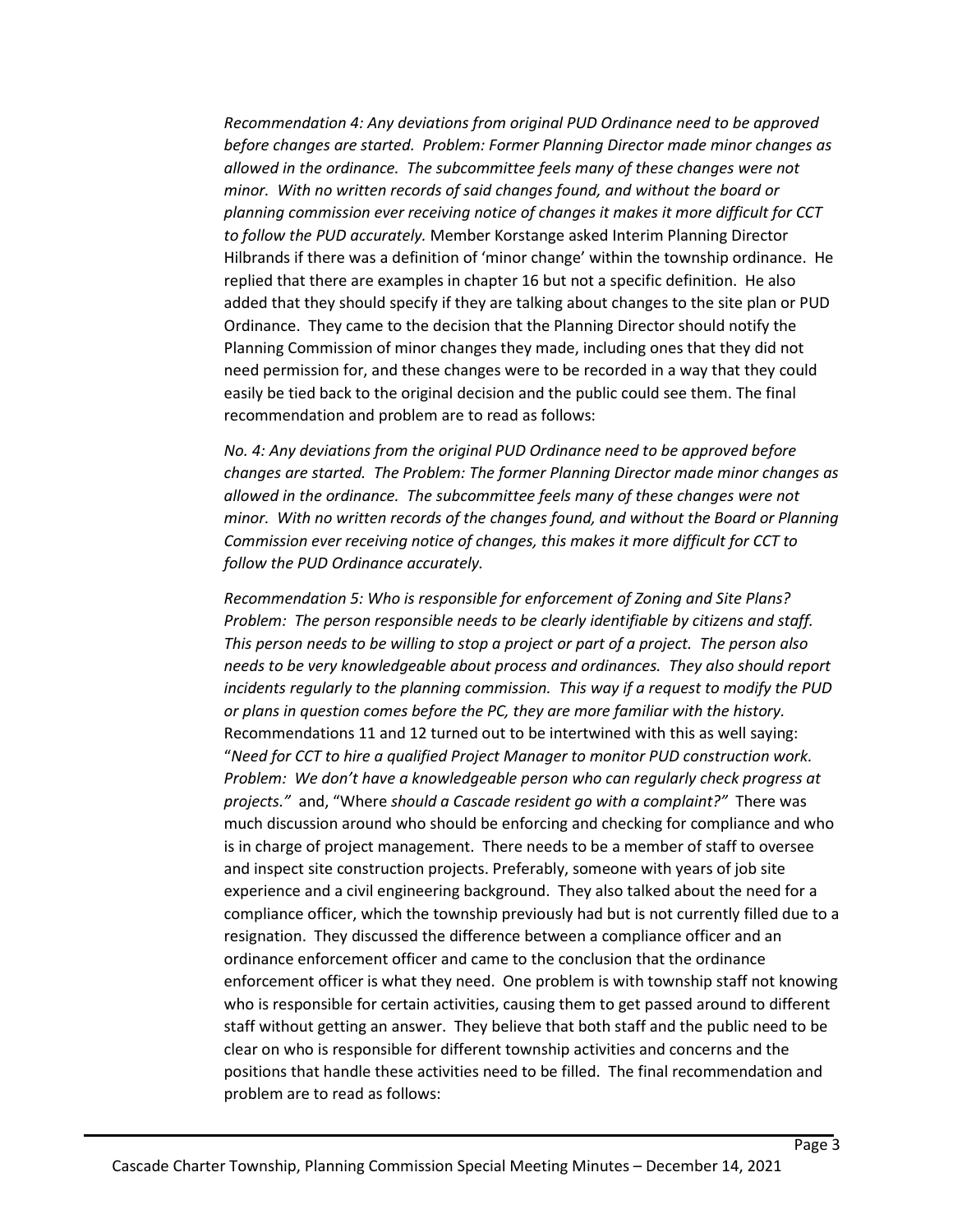*No. 5: Establish roles and responsibilities for enforcement of Zoning Ordinances and Site Plans. The Problem: Staff responsible for enforcement and oversight were not clearly identifiable by citizens and staff.*

*Recommendation 6: Need for an official seal to use on approved documents. Problem: upon request by members of this committee no one at the township offices could identify*  which set of plans was current. None of the site plans appear to be clearly labeled and *dated.* Interim Planning Director Hilbrands said that the Planning Department has an approval stamp for this purpose. Chair Rissi shared about a class previous Community Development Director Peterson sent him to where they said that all approved site plans should be initialed and dated by the Planning Commission Chair on the date of approval. That is not something Cascade Township has done in the past but the idea of both the Chair and Planning Director initialing and dating the approval on the document was of interest to the committee. The Chair would only need to sign and date the documents that come to and are approved by the Planning Commission, whereas the Planning Director would need to approve and sign all documents approved by the Planning Department. The final recommendation and problem are to read as follows:

*No. 6: Need for an official seal to use on approved documents. The Problem: Upon request by members of this Committee, no one at the Township office could identify which set of plans was current. None of the site plans appeared to be clearly labeled and dated.*

*Recommendation 7: Proof of payment required for Performance Bonds. Problem: similar to problem 2.* It was decided that this was similar enough and part of recommendation number 2 that it could be struck from the document.

*Recommendation 8: Issuance of Cease-and-Desist orders.* Member Korstange asked if this is something that happens often; the consensus was that it is not. Interim Planning Director Hilbrands said that this is something he believes he has the authority to do or, at the least, he is able to request the Building Department stop issuing building permits for the project. There was quite a bit of confusion as to who can issue cease-and-desist orders and some members wondered if it should fall under the project manager position or the compliance officer position but the main point was that there needs to be someone specifically noted as either it being their job to issue the cease-and-desist or being their job to make sure the cease-and-desist is executed. They would need to be capable of telling the builder/developer that they had to stop work and would need to issue the builder/developer a written stop work order if the builder/developer did not bring the project into compliance within a specific period of time as noted on the issuance. It was decided that since this had to do with processes, it should also be combined back into recommendation 5.

*Recommendation 9: Need to coordinate KCRC Soil Erosion & Sedimentation Controls with CCT Storm Water Ordinance.* The committee discussed who controlled these regulations. There was confusion as to if this was a township, county Road Commission, state, or federal regulation. They decided a good way to solve this in the future is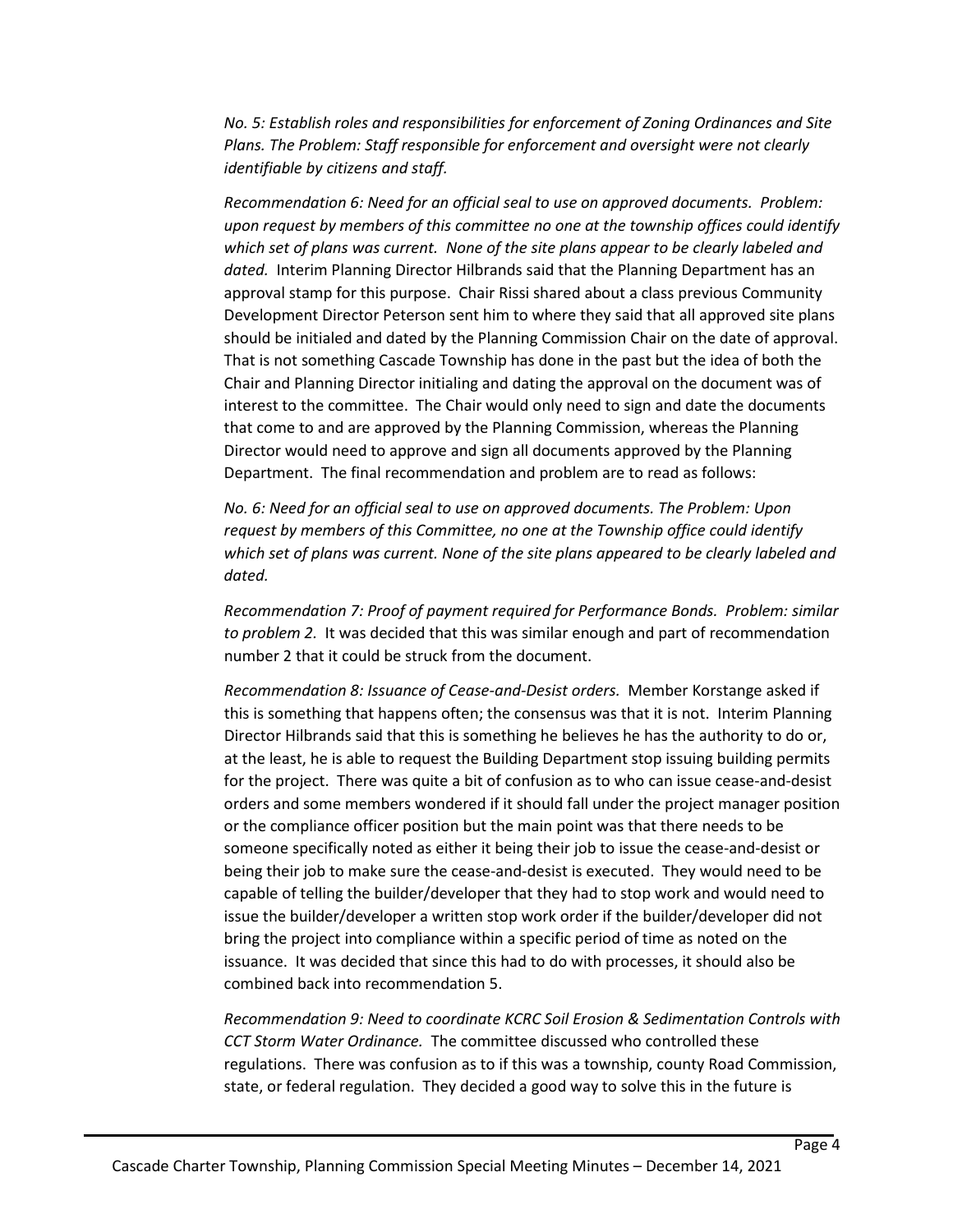communication with the Kent County Road Commission both on specific cases and overall, hammering out which organizations have which responsibilities. The final recommendation and problem are to read as follows:

*No. 7: Need to coordinate KCRC Soil Erosion & Sedimentation Controls with CCT Storm Water Ordinance. The Problem: At Round Hill, CCT was deferring to KCRC for enforcement of all water run-off problems.*

*Recommendation 10: Enforce the Developers work plan by establishing deadlines. Problem: Major infrastructure was not built when common sense would have assumed it to be built. This caused much of the erosion.* Chair Rissi said that, in his talks with previous Community Planning Director Peterson, he said that, in any PUD, there should be established deadlines for key infrastructure progress points. This was eventually added into recommendation 2.

*Recommendation 11: "Need for CCT to hire a qualified Project Manager to monitor PUD construction work. Problem: We don't have a knowledgeable person who can regularly check progress at projects."* After discussion it was determined that this is covered by recommendation 5.

*Recommendation 12: Where should a Cascade resident go with a complaint?"* There was concern that it was not clear to residents which staff were responsible to follow up on complaints. There should be a clear process on how complaints are handled. The final recommendation and problem are to read as follows:

*No. 8: Establish and document a concern resolution process for Cascade residents. The Problem: The neighbors voiced their complaints about erosion for two years without satisfactory resolution.*

It was determined that one of the things that ties all of these problems together is a lack of processes to keep projects on track and verify that projects are completed in the proper and timely manner at every step of the process.

The Roundhill Subcommittee document contained '12 recommendations' and the Planning Commission consolidated the document to '8 numbers' during this meeting.

There was concern that the recommendations were being rushed to be done before the Township Board meeting so it could be presented, as requested by the Township Supervisor. They ended up agreeing to have Member Moxley clean up the recommendations document they had been working on during the meeting so it could be submitted the next night.

**Member Rapin made a motion to submit the Planning Commission Recommendations document and Appendix One to the Township Board for their 12/15/21 meeting where Member Moxley and Trustee Noordhoek would present the commission's findings. Seconded by Member Korstange. Motion carried 7 to 1.**